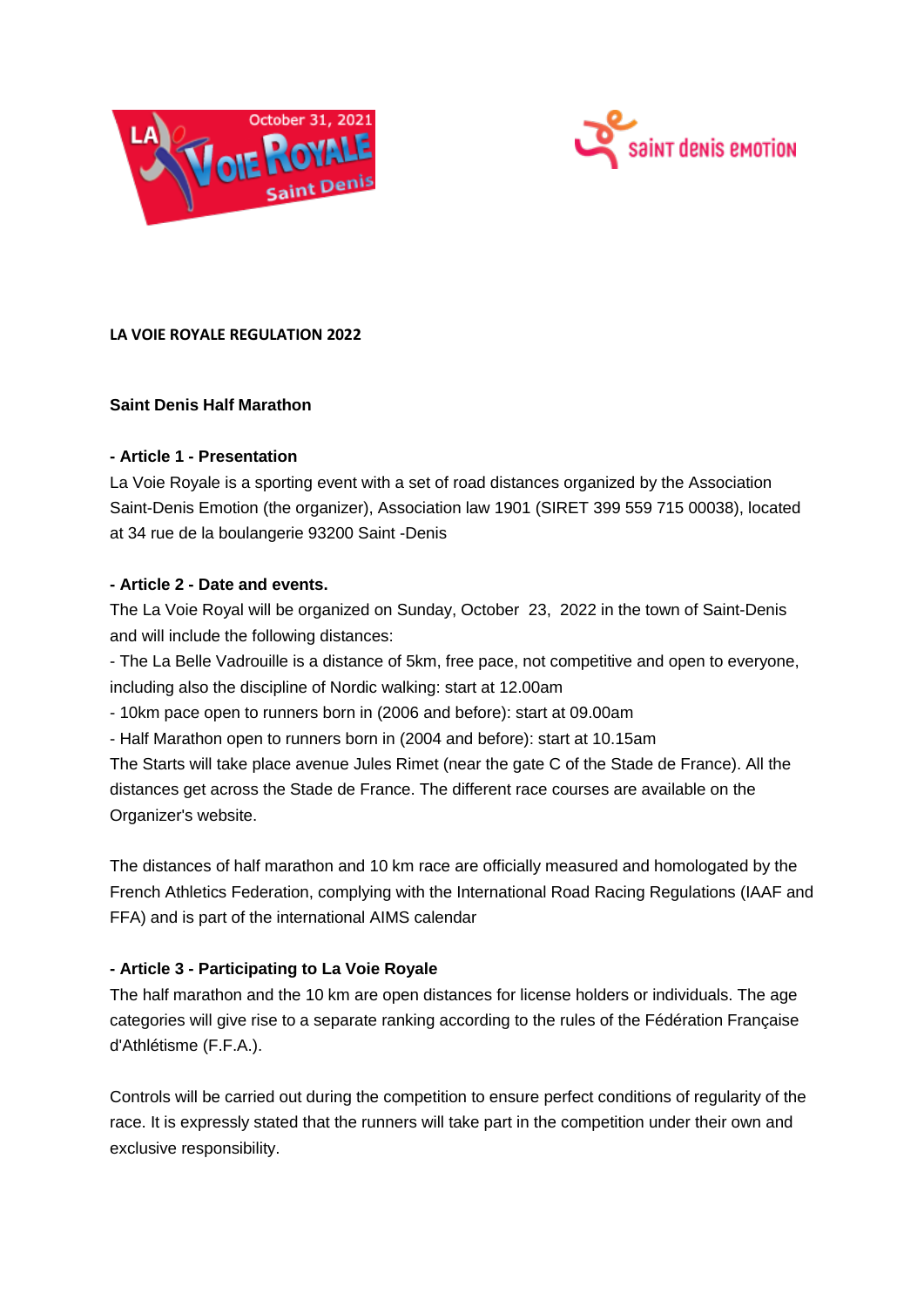Participation in sports events organized or approved by the sports federations concerned is subject to the compulsory presentation of a sports license accepting the issuance of a medical certificate mentioning the absence of a contraindication to the practice of sports in competition, or , for the non-licensees to whom these competitions are open, to the presentation of the only medical certificate, or to his copy dating from less than one year at the date of the race. The authorization to compete is materialized by the delivery of a start number and a chip for timing.

This delivery will be possible after verification by the Organizer of the supporting documents (valid medical certificate or license valid on the date of the race, identity document and payment of registration fees)

### **- Article 4 - Expo & Packet Pick-Up**

The bibs will be picked up at the village of La Voie Royale at the STADIUM ANNEX OF THE STADE DE FRANCE Rue de la Couture Saint-Quentin 93200 Saint-Denis Saturday 22 October from 2 pm to 6 pm or Sunday 23 October until 45min before the start of your distance.

To pick-up their bib numbers, participants duly registered must bring:

- Their medical certificate of no contra-indication to the practice of running in competition or a valid federation license.

### - ID with photo

If you want that a third person will pick up your start number for you, please provide him/her your ID. For the groups, the withdrawal of the start number will be done by one of the members of the group. An ID document must be presented.

#### **- Article 5 - Individual and definitive nature of registration**

All registration is binding and final, no refund for any reason whatsoever, will be made. No transfer of registration will be allowed.

Any person returning his bib number to a third person will be held responsible in the event of an accident caused or provoked by the latter during the event. The organization disclaims any responsibility in this type of situation.

### **- Article 6 - Duration of the race**

The official jury is composed of a referee of the F.F.A. Whose power is without appeal. He is assisted by judges and race commissioners also appointed by the F.F.A. The refueling points will be installed at KM 5, as well as at the finish.

Participants will have a maximum time of 01:30 to complete the 10Km race. After the end of the race, the competitors will have to comply with the traffic rules and the Highway Code.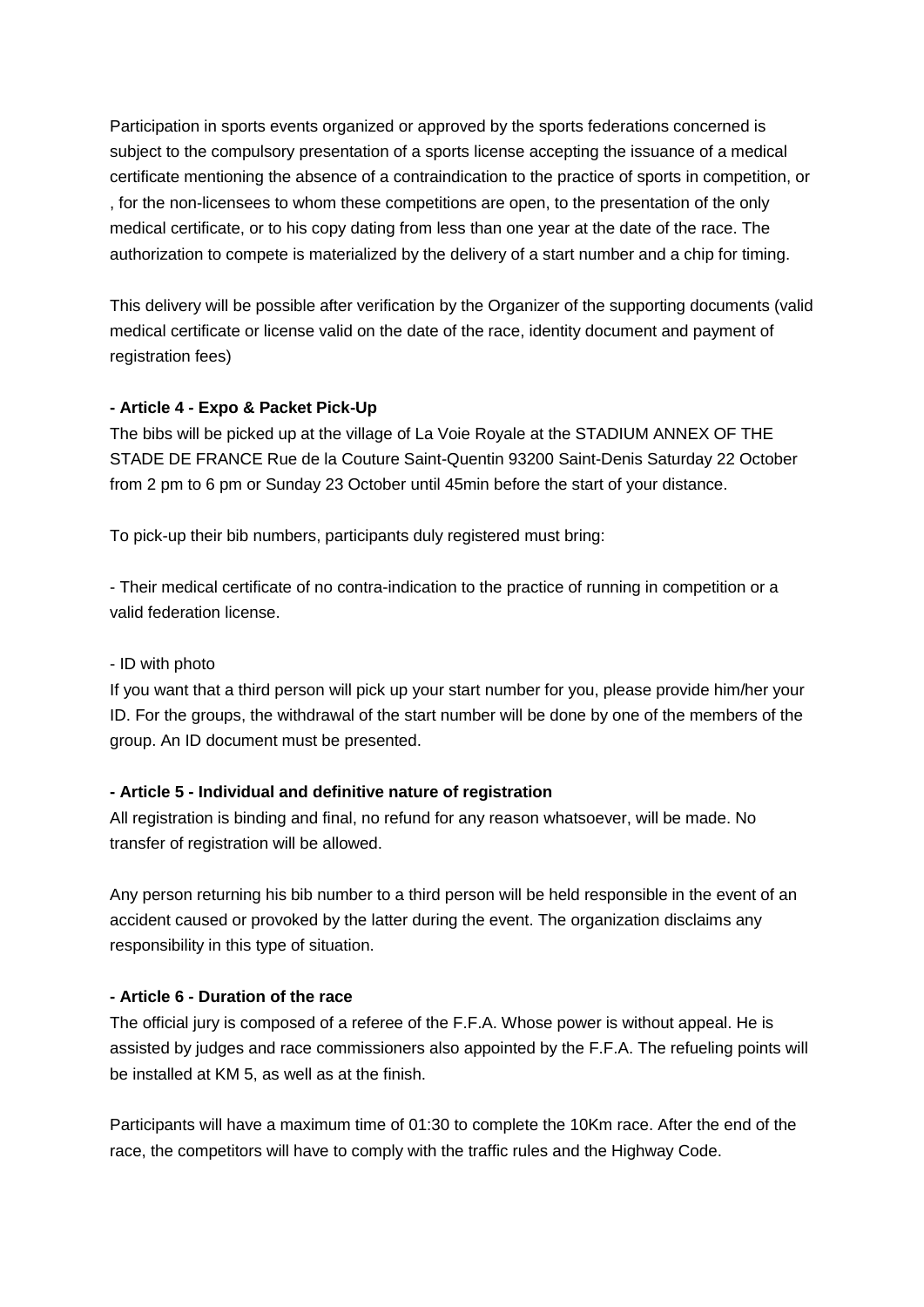### **- Article 7 – Security**

Road safety and medical safety are ensured on the course. The medical services may decide to exclude a competitor for medical reasons.

#### **- Article 8 - Insurance.**

In accordance with the legal provisions, the organizers subscribe to an insurance covering the pecuniary consequences of his civil liability, that of his attendants and all participants at The Royal Way. Concerning the civil liability of the participants, the intervention of this insurance for the participants is limited to the accidents that could cause during the race of the sporting event. This guarantee may be in addition to, or in the absence of, other insurance. Participants who do not have personal insurance covering their bodily injury, in particular those not belonging to a sports federation, can personally subscribe to an individual insurance

### **- Article 9 - Prohibited gear**

Bicycles, scooters or other motorized or non-motorized vehicles are strictly prohibited on the course. Only official vehicles are allowed.

# **- Article 10 - Disqualification**

Will be disqualified from the event competitors who:

- Did not carry out the start check
- Did not complete the entire race course
- Have no bib number duly visible on the chest, or having folded it in part
- Started with the bib of another competitor
- Did not respect the instructions of the officials of the organization

# **- Article 11 - The wearing of the number**

The number must be worn on the bust, clearly visible, without being bent and without hiding or modifying the logos of the partners of the event. It will not be allowed the participation of competitors without number. On the inside of the bib, it is recommended to mark any important medical information that may be useful in case of emergency. Together with the bib, you will receive an electronic chip that you will have to attach to the laces of your shoe. Will be disqualified, therefore not ranked, who will run without the electronic chip, which will place it in an inappropriate location or participate with that of another participant.